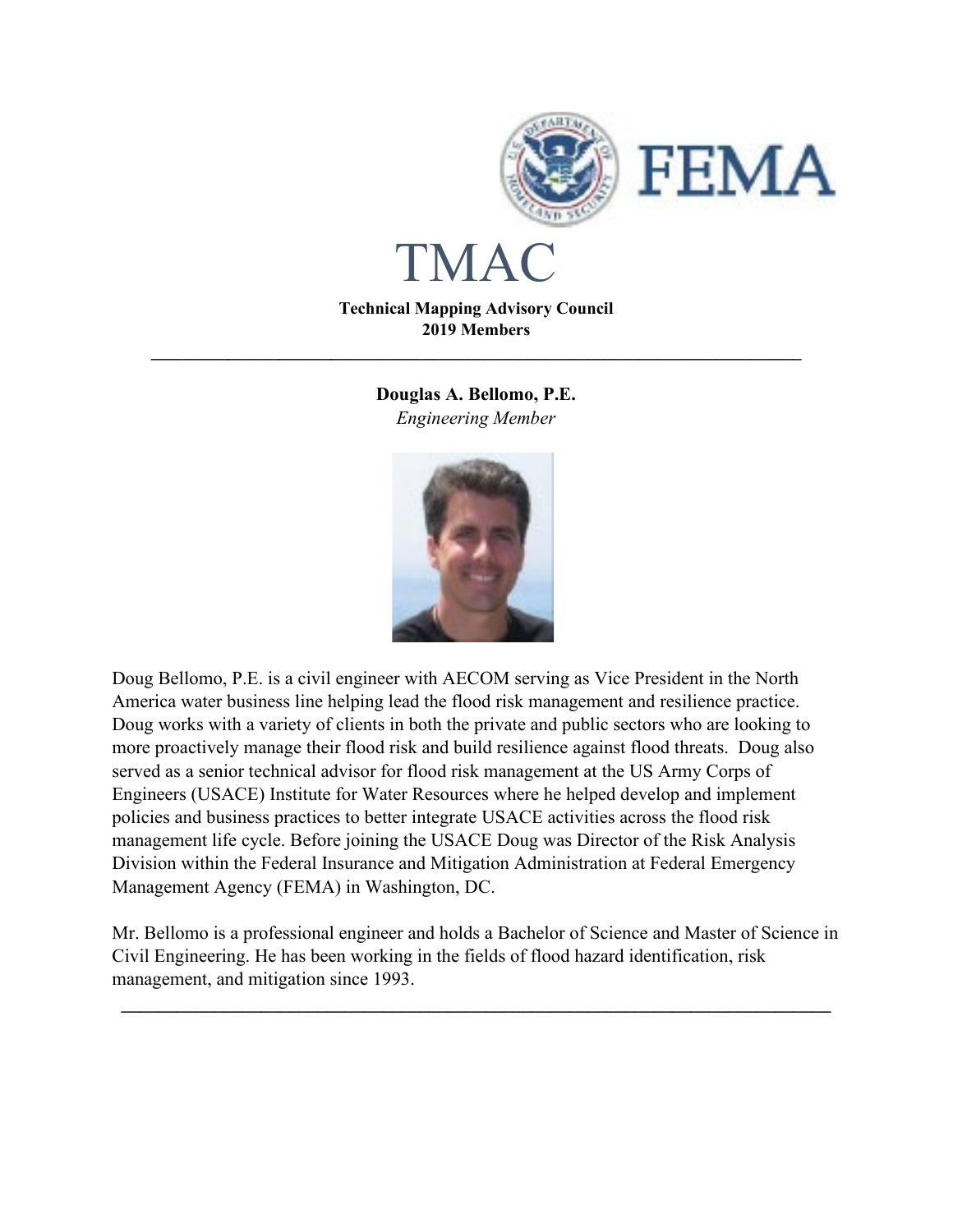#### **Scott Giberson, CFM** *Flood Hazard Determination Member*



Scott Giberson serves as Flood Compliance Principal and manages the Flood Disaster Protection Act program for CoreLogic Flood Services. Scott currently serves as Vice President for the National Flood Determination Association and leads the Association's legislative committee. With 20 years of experience, Scott specializes in regulatory issues surrounding flood determinations and the mandatory purchase of flood insurance requirement, as well as policy related to the National Flood Insurance Program. He consults with industry members and members of related industries on legislative and regulatory developments at a federal and state level related to flood insurance. In his role, Scott frequently presents at various conferences, seminars and workshops on topics related to flood insurance requirements and flood mapping issues. He also speaks on matters related to claims or actions arising out of the flood determination guarantees and has contributed to the research around this body of law. Scott graduated from The University of Texas at Austin.

> **Jeffrey Giering, MBA, CFM** *State Hazard Mitigation Officer Member*

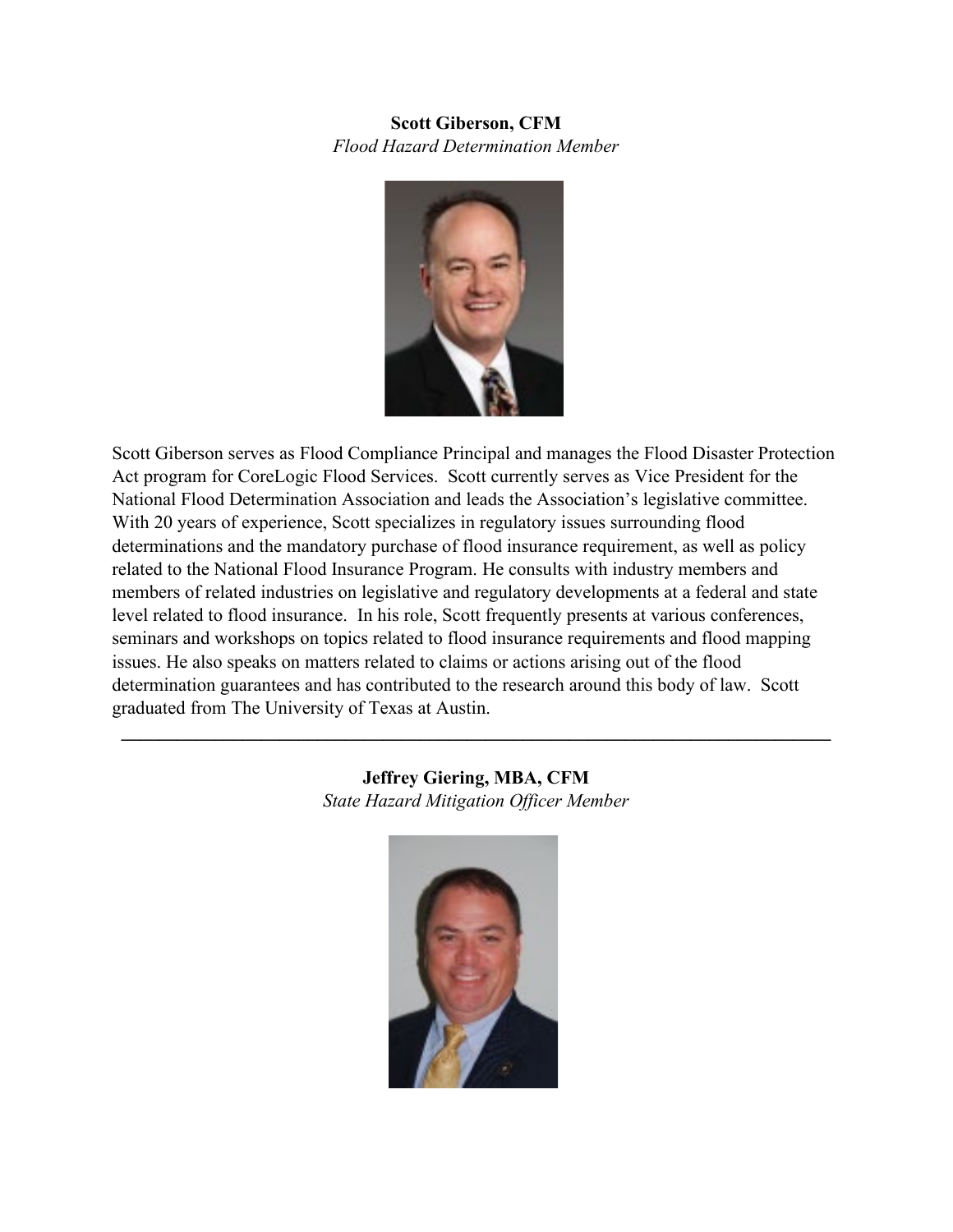Jeffrey Giering began his career in March of 2002 with Louisiana's Office of Emergency Preparedness (renamed to The Governor's Office of Homeland Security and Emergency Preparedness [GOHSEP] in 2006). Currently, Mr. Giering serves as the Technical Services Section Chief and the State Hazard Mitigation Officer for Louisiana. Jeffrey has served as the State Hazard Mitigation Officer for Louisiana for over 8 years, assuming the role in 2011. The Mitigation Section, under the Disaster Recovery Division of GOHSEP, administers all of FEMA's Hazard Mitigation Assistance programs for Louisiana. Mr. Giering's section is responsible for providing technical assistance on benefit-cost analysis, Hazard Mitigation planning as well as other programmatic issues. Additionally, the Technical Services section is responsible for the maintenance of the State of Louisiana's Hazard Mitigation Plan.

Before joining GOHSEP, Mr. Giering worked for the Louisiana Department of Agriculture and Forestry, the Office of Soil and Water Conservation for four years. He is a graduate of Northwestern State University, with a Bachelor of Science in Biology and holds a Master's of Business Administration with a focus in Project Management. Mr. Giering is also an active member of the Louisiana Army National Guard with service over 16 years. Mr. Giering currently holds the rank of Major, and serves in the 769<sup>th</sup> Brigade Engineer Battalion as the Operations Officer. In 2007 – 2008, Mr. Giering deployed to Baghdad, Iraq in support of Operation Iraqi Freedom. Jeffrey is a Certified Floodplain Manager, and member of the Association of State Floodplain Managers, and the Louisiana Floodplain Management Association. Jeffrey, his wife Melissa, and their two sons live in Watson, Louisiana.

#### **David Guignet** *State Cooperating Technical Partner Representative*

**\_\_\_\_\_\_\_\_\_\_\_\_\_\_\_\_\_\_\_\_\_\_\_\_\_\_\_\_\_\_\_\_\_\_\_\_\_\_\_\_\_\_\_\_\_\_\_\_\_\_\_\_\_\_\_\_\_\_\_\_\_\_\_\_\_\_\_\_\_\_\_\_\_\_\_\_**



Mr. Guignet has been the State National Flood Insurance Program Coordinator and CTP Mapping Coordinator for 15 years with the Maryland Department of the Environment (MDE). In this capacity Dave has created a statewide platform for georeferenced and model backed flood studies supporting DFIRM's. The DFIRM's, data, and corresponding flood models are published and available on a public facing web page for full public access and download. Dave attended Penn State University where he received an Associate Degree in Surveying Technology and a B.S in Civil Engineering. He has worked for the State Highway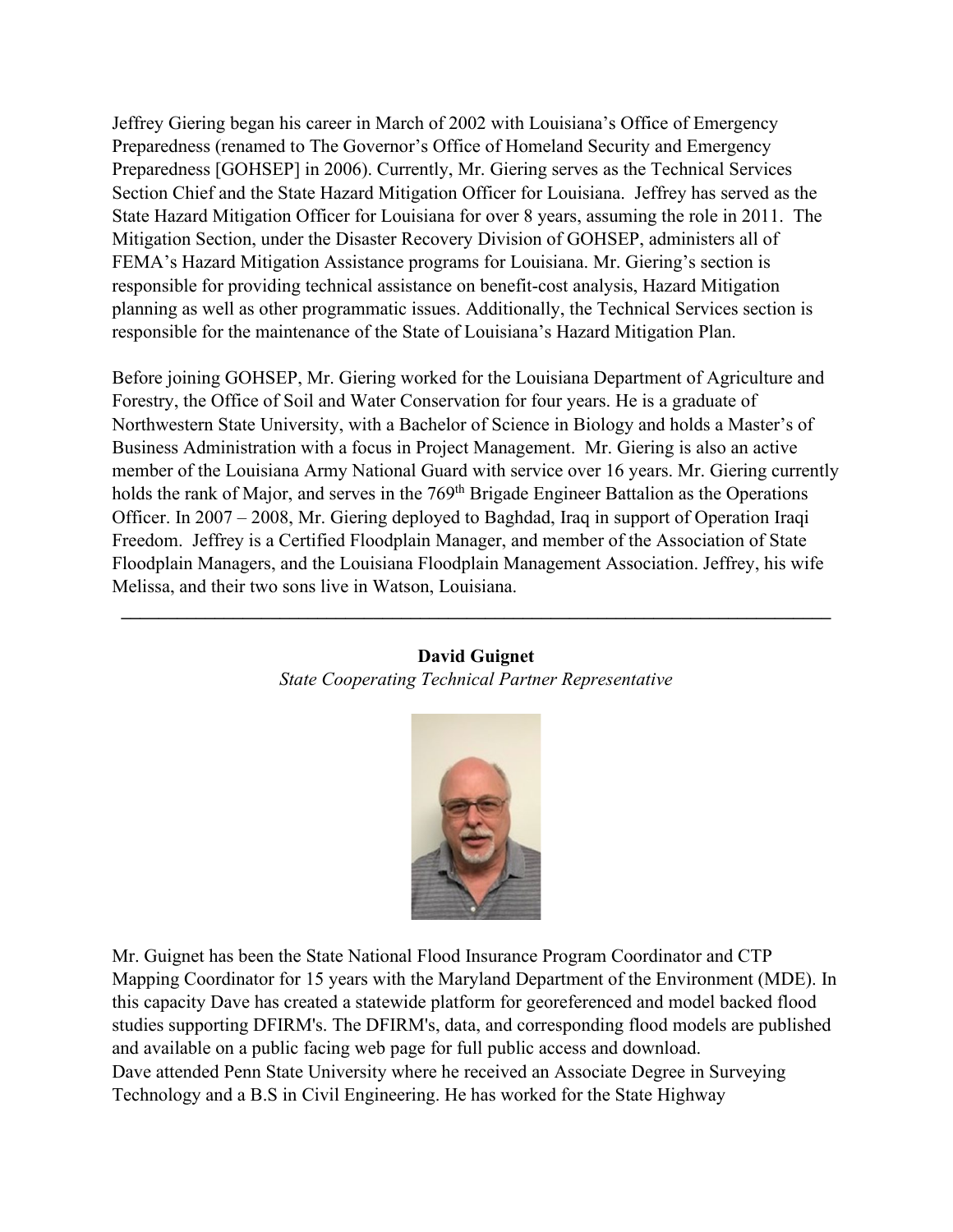Administration (SHA), the Maryland Department of Natural Resources (DNR), and the Department of the Environment.

### **Suzanne Jiwani, P.E., CFM** *Floodplain Management Member*

**\_\_\_\_\_\_\_\_\_\_\_\_\_\_\_\_\_\_\_\_\_\_\_\_\_\_\_\_\_\_\_\_\_\_\_\_\_\_\_\_\_\_\_\_\_\_\_\_\_\_\_\_\_\_\_\_\_\_\_\_\_\_\_\_\_\_\_\_\_\_\_\_\_\_\_\_**



Suzanne Jiwani is a member of the Association of State Floodplain Managers, a Professional Engineer and Certified Floodplain Manager. As the Minnesota Department of Natural Resources Floodplain Mapping Engineer, she is responsible for the Cooperating Technical Partner program in Minnesota; establishing state priorities, managing CTP grants, providing technical guidance and training to local governments, and managing the work of staff preparing floodplain delineations, hydrologic and hydraulic engineering analyses.

Before joining the Minnesota Department of Natural Resources in 2001, Ms. Jiwani worked as consulting engineer for 25 years. She has a Bachelor of Science in Civil Engineering from the University of Minnesota and a Master of Science in Water Resource Engineering from Colorado State University.

> **Carey Johnson** *State Cooperating Technical Partner Representative*

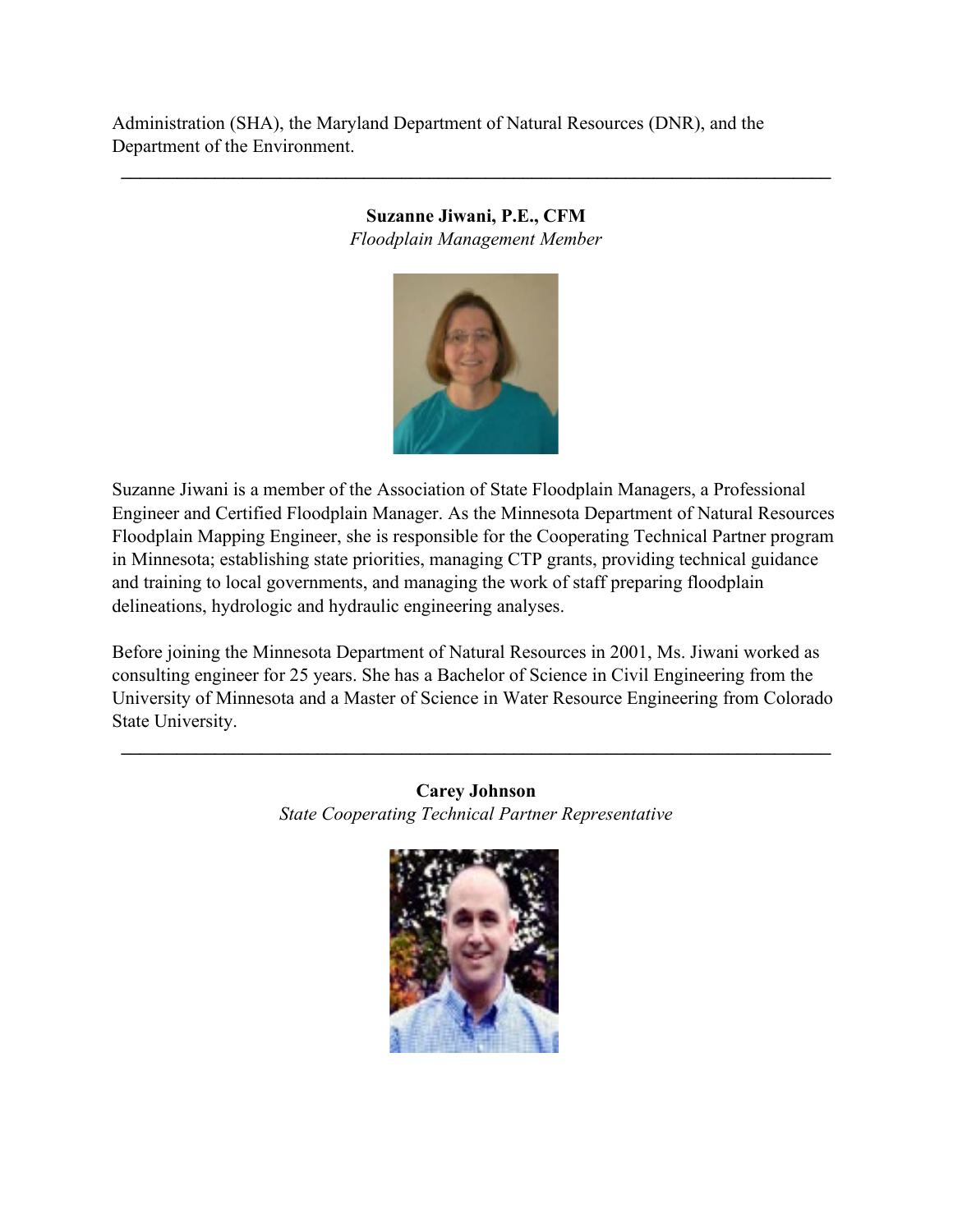Carey Johnson is the Assistant Director of the Kentucky Division of Water (DOW). His responsibilities include coordinating water resources-related activities across the Division as well as managing the Cooperating Technical Partners (CTP) program for the Commonwealth of Kentucky. He has managed the Kentucky CTP since 2005, where he has led a comprehensive effort to update flood hazard data for all of Kentucky's 120 counties.

Mr. Johnson is an active participant on several flood and mitigation-related working groups and committees. He serves on the Kentucky State Hazard Mitigation Council, the Kentucky Aerial Photography and Elevation Data (KYAPED) technical advisory committee, and the FEMA CTP Community of Practice steering committee. He assisted in developing the Kentucky Silver Jackets team and continues to coordinate Silver Jackets efforts in Kentucky, including participation in the Ohio River Basin Alliance (ORBA). Carey is also an ASFPM member, current co-chair of the ASFPM Mapping and Engineering Standards committee, and founding member and current chair of the Kentucky Association of Mitigation Managers (KAMM), the Kentucky state ASFPM chapter. Prior to his role as Assistant Director, Mr. Johnson spent three years as the Kentucky state NFIP Coordinator. He is a graduate of the University of Kentucky with Bachelor and Master's degrees in Soil Science.

> **Carolyn Kousky, Ph.D.** *Risk Management Member*

**\_\_\_\_\_\_\_\_\_\_\_\_\_\_\_\_\_\_\_\_\_\_\_\_\_\_\_\_\_\_\_\_\_\_\_\_\_\_\_\_\_\_\_\_\_\_\_\_\_\_\_\_\_\_\_\_\_\_\_\_\_\_\_\_\_\_\_\_\_\_\_\_\_\_\_**



Dr. Carolyn Kousky is Executive Director at the Wharton Risk Management and Decision Processes Center at the University of Pennsylvania, where she also directs the Policy Incubator. Dr. Kousky's research has examined multiple aspects of disaster insurance markets, the National Flood Insurance Program, federal disaster aid and response, and policy responses to potential changes in extreme events with climate change. She has published numerous articles, reports, and book chapters on the economics and policy of natural disasters and disaster insurance markets, and is routinely cited in media outlets including *NPR*, *The New York Times*, *The Washington Post*, *Fortune*, *CBS News*, and *Business Insurance*, among others. She is the recipient of the 2013 Tartufari International Prize from the Accademia Nazionale dei Lincei. Dr. Kousky was a member of the National Research Council Committee on Analysis of Costs and Benefits of Reforms to the National Flood Insurance Program and is a visiting Fellow at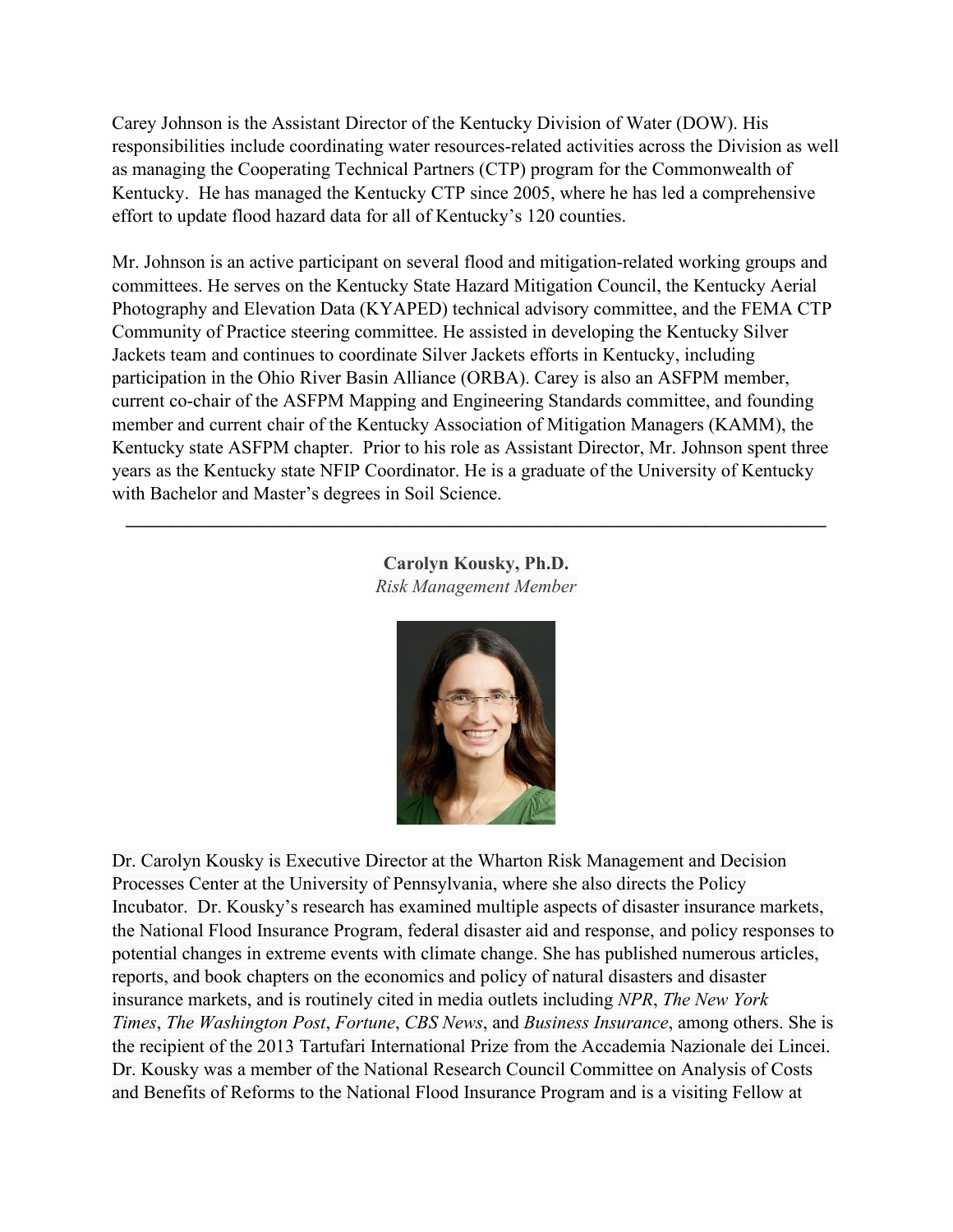Resources for the Future. She has a BS in Earth Systems from Stanford University and a PhD in Public Policy from Harvard University.

#### **Tony LaVoi**

**\_\_\_\_\_\_\_\_\_\_\_\_\_\_\_\_\_\_\_\_\_\_\_\_\_\_\_\_\_\_\_\_\_\_\_\_\_\_\_\_\_\_\_\_\_\_\_\_\_\_\_\_\_\_\_\_\_\_\_\_\_\_\_\_\_\_\_\_\_\_\_\_\_\_\_\_**

*National Oceanic and Atmospheric Administration Designee*



Tony LaVoi serves as the National Oceanic and Atmospheric Administration (NOAA) Geospatial Information Officer (GIO), as well as the U.S. Department of Commerce's Senior Agency Official for Geospatial Information. Tony and his GIO team are the focal point for enterprise geospatial projects, strategies, policy development, standards, and coordination activities across NOAA. He has worked over the past two decades to increase the use of geospatial tools and technologies to support all aspects of NOAA's mission. Tony serves on the Department of the Interior's National Geospatial Advisory Committee (NGAC), the Federal Emergency Management Agency's (FEMA) Technical Mapping Advisory Council (TMAC), and is active in the United Nations Global Geospatial Information Management Working Group. In the past few years, the NOAA GIS community was inducted into the Urban and Regional Information Systems Association (URISA) GIS Hall of Fame and received two Esri Making a Difference Awards, the National States Geographic Information Council (NSGIC) Distinguished Service Award and the FGDC Doug D. Nebert NSDI Champion of the Year Award.

## **David Love** *Local Cooperating Technical Partner Representative*

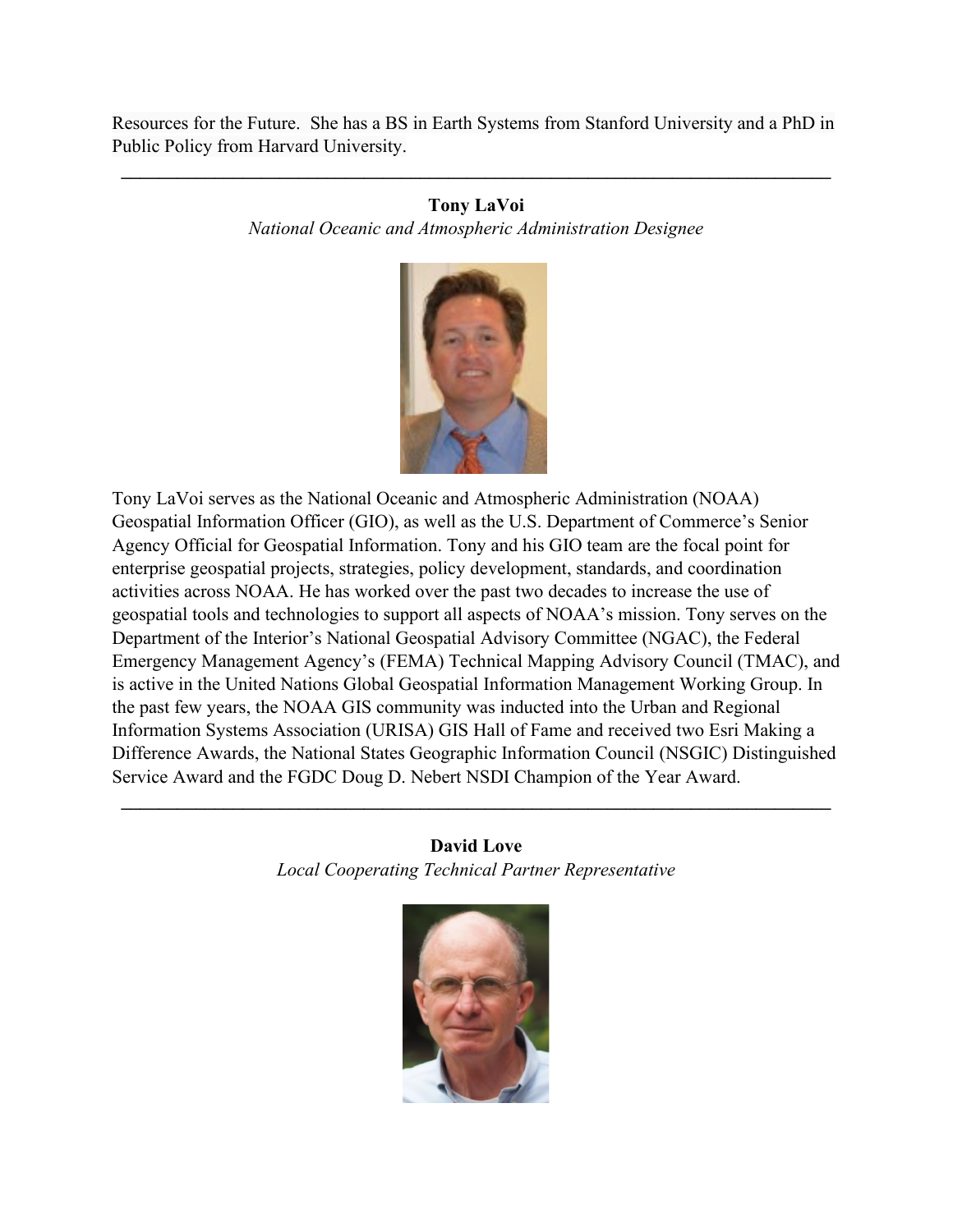Mr. Love is a professional civil engineer with 10 years of experience in floodplain management with Charlotte-Mecklenburg Storm Water Services. Formal education includes a Bachelor of Arts degree in Economics (Davidson College 1978) and a Bachelor of Science degree in Civil Engineering (University of North Carolina-Charlotte 1990). As a Project Manager with the Engineering & Mitigation Program, Mr. Love implements local flood mitigation projects including acquisitions and retrofits. He resides in Charlotte, NC with his wife and two children.

> **Robert Mason, P.E.** *U.S. Department of the Interior Designee*

**\_\_\_\_\_\_\_\_\_\_\_\_\_\_\_\_\_\_\_\_\_\_\_\_\_\_\_\_\_\_\_\_\_\_\_\_\_\_\_\_\_\_\_\_\_\_\_\_\_\_\_\_\_\_\_\_\_\_\_\_\_\_\_\_\_\_\_\_\_\_\_\_\_\_\_\_**



Robert Mason is the U.S. Geological Survey (USGS) Extreme Hydrologic Events Coordinator. He plans for and helps USGS scientists and technicians respond to major floods, droughts, contaminate spills, harmful algae blooms, and post-wildfire hydrologic events by coordinating deployment of USGS observation systems and personnel in support of Federal response agencies and to acquire data needed to advance our understanding of water hazards. Robert is a coauthor of the Federal Guidelines for Flood Frequency Analysis, Bulletin 17C. He is a registered Professional Engineer and received his Bachelor and Master of Science in Civil Engineering from North Carolina State University and is pursuing a PhD in Civil Engineering at Virginia Tech.

# **Salomon Miranda, P.E.**

**\_\_\_\_\_\_\_\_\_\_\_\_\_\_\_\_\_\_\_\_\_\_\_\_\_\_\_\_\_\_\_\_\_\_\_\_\_\_\_\_\_\_\_\_\_\_\_\_\_\_\_\_\_\_\_\_\_\_\_\_\_\_\_\_\_\_\_\_\_\_\_\_\_\_\_\_**

*State National Flood Insurance Program Coordination Office Representative*

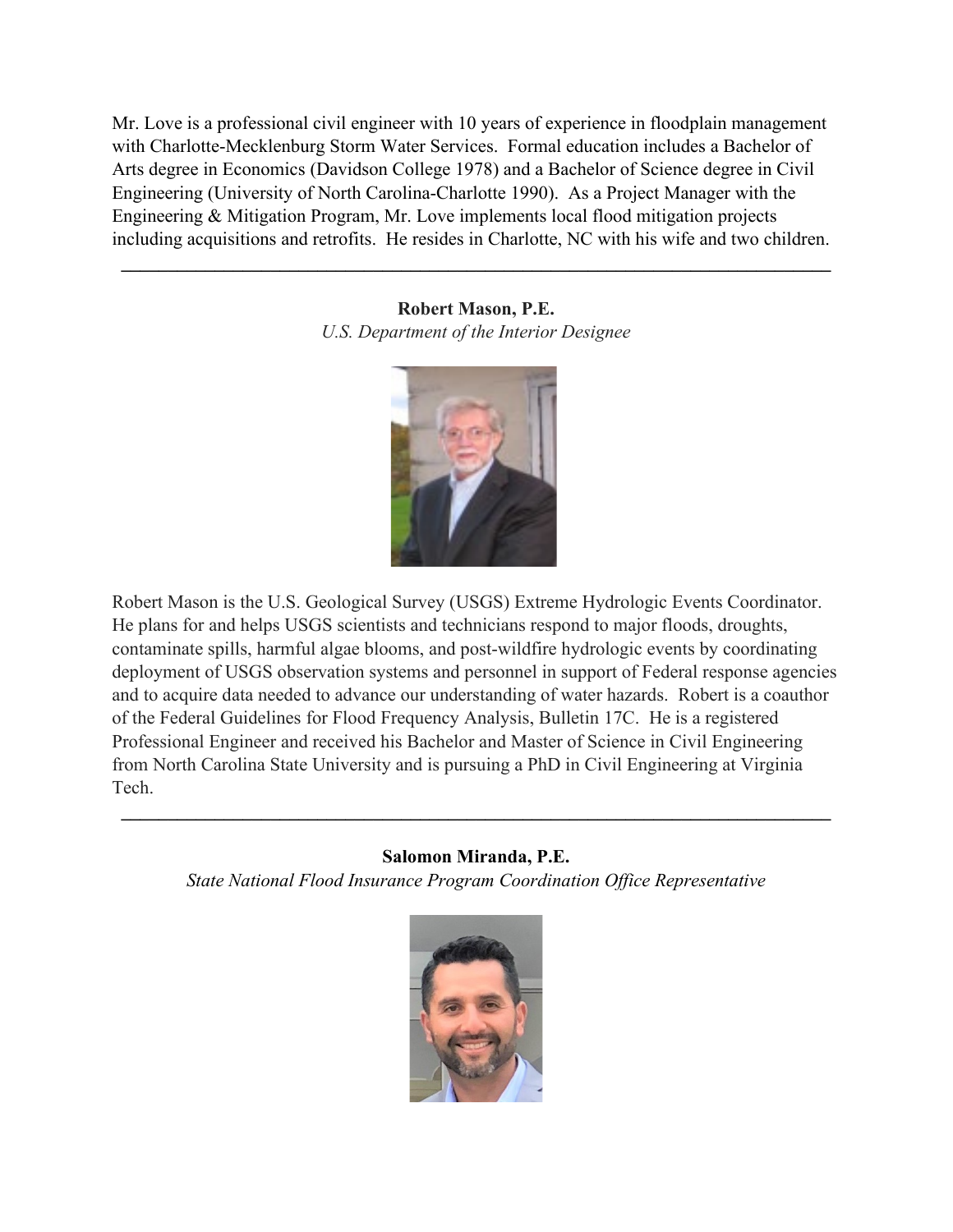Salomon Miranda is the Chief of the Water Supply Evaluations Section of the California Department of Water Resources' Division of Regional Assistance in the Southern Region Office (SRO). Mr. Miranda is a Board member of the Floodplain Management Association and is the National Flood Insurance Program Specialist for southern California. In addition, Mr. Miranda is the SRO's liaison for the California's Statewide Flood Management Planning Program and the California Silver Jackets Team.

Prior to assuming his current role, he worked in the State's Subventions Program, reviewed and issued reimbursement notices for water supply projects, conducted floodplain mapping, and evaluated grant applications for flood risk reduction projects. Mr. Miranda Joined the Department of Water Resources in 2000. He's a registered Professional Engineer and holds a B.S. and M.S. degrees in civil engineering from the California State University at Los Angeles.



#### **James Nadeau, PLS, CFM**  *Surveying Member*

**\_\_\_\_\_\_\_\_\_\_\_\_\_\_\_\_\_\_\_\_\_\_\_\_\_\_\_\_\_\_\_\_\_\_\_\_\_\_\_\_\_\_\_\_\_\_\_\_\_\_\_\_\_\_\_\_\_\_\_\_\_\_\_\_\_\_\_\_\_\_\_\_\_\_\_\_** 

James Nadeau, founder of Nadeau Land Surveys in Portland, Maine, is a Professional Land Surveyor with the three National Flood Insurance Program designations of Certified Floodplain Manager, Certified Floodplain Surveyor, and Associate in National Flood Insurance. He presents customized educational programs to various stakeholder audiences both locally and nationally, and publishes a nationally distributed educational newsletter entitled "Welcome to the Flood Zone", which earned a Media/Outreach Award by the Association of State Floodplain Managers for commitment to educating the public on topics in floodplain management.

Jim currently serves as the Chair for the State of Maine Board of Licensure for Professional Land Surveyors, is an active delegate member of the National Council of Examiners for Engineering and Surveying, and is Co-chair of a FEMA Subcommittee to the External Affairs Committee on behalf of the National Society of Professional Surveyors. He is also a Designated Broker and Owner of Jim Nadeau Realty, holding an A.S in Business Administration and a B.S. in Organizational Leadership.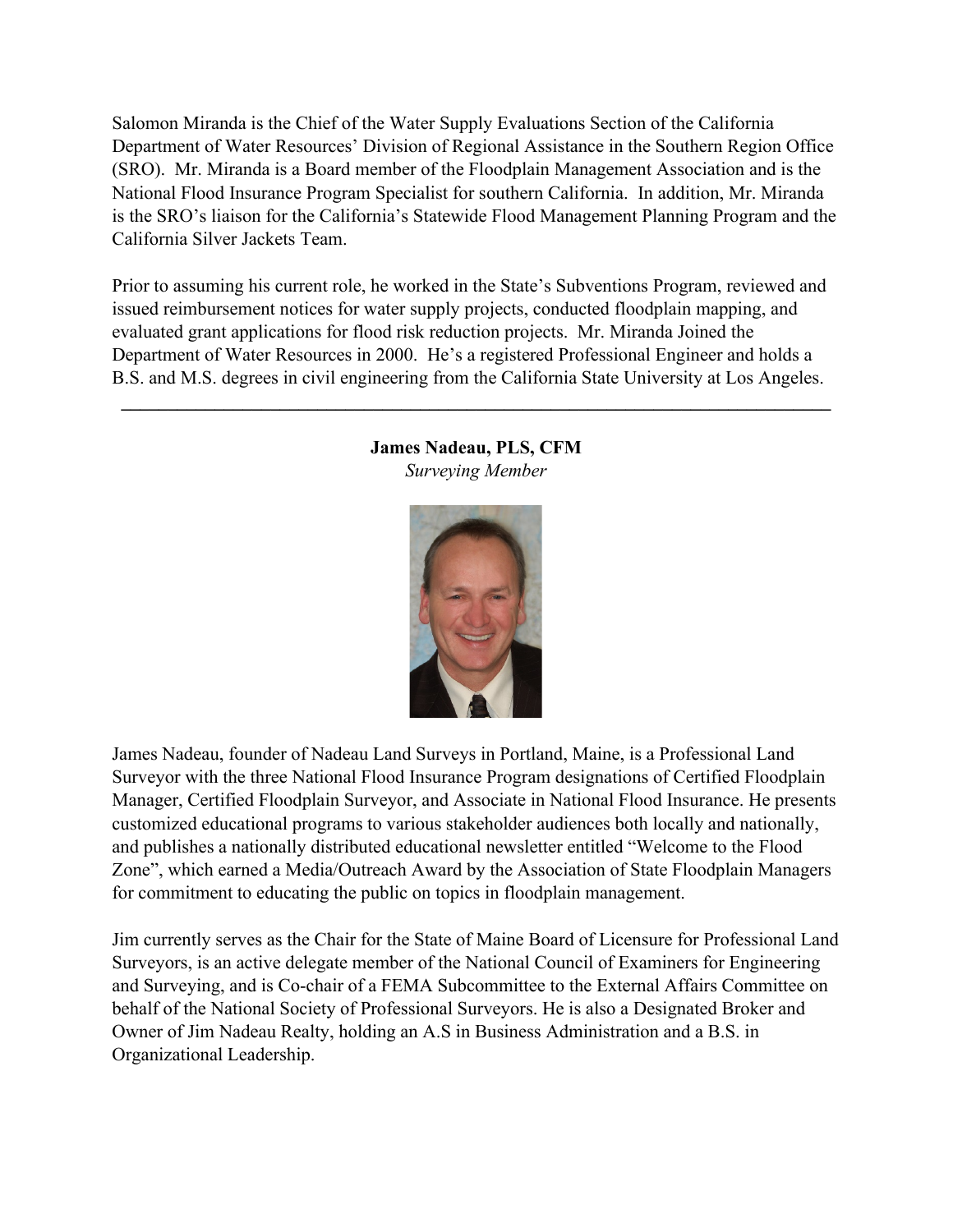# **Ngog Nguyen, P.E.**  *Local Cooperative Technical Partner Representative*



Ngoc Nguyen is a registered civil engineer in California. He is currently serving as Deputy Operating Officer of the Watersheds Design and Construction Division for the Santa Clara Valley Water District in San Jose, California. He oversees a division of more than 50 professional staff providing design and construction of watershed capital improvement projects. He has over 29 years of work experience in long-range planning, program development, and delivery of watershed capital improvement projects. He has contributed to the completion of a number of flood risk reduction projects, wetland creation and restoration projects, a multi-year Stream Maintenance Program, and a 15-year special tax program to fund flood protection, habitat restoration, and trail and open space for Santa Clara County.

Mr. Nguyen joined the Santa Clara Valley Water District in 1989. He holds a B.S. degree in Chemical Engineering from the University of California at Berkeley and a M.S. degree in Civil Engineering from San Jose State University.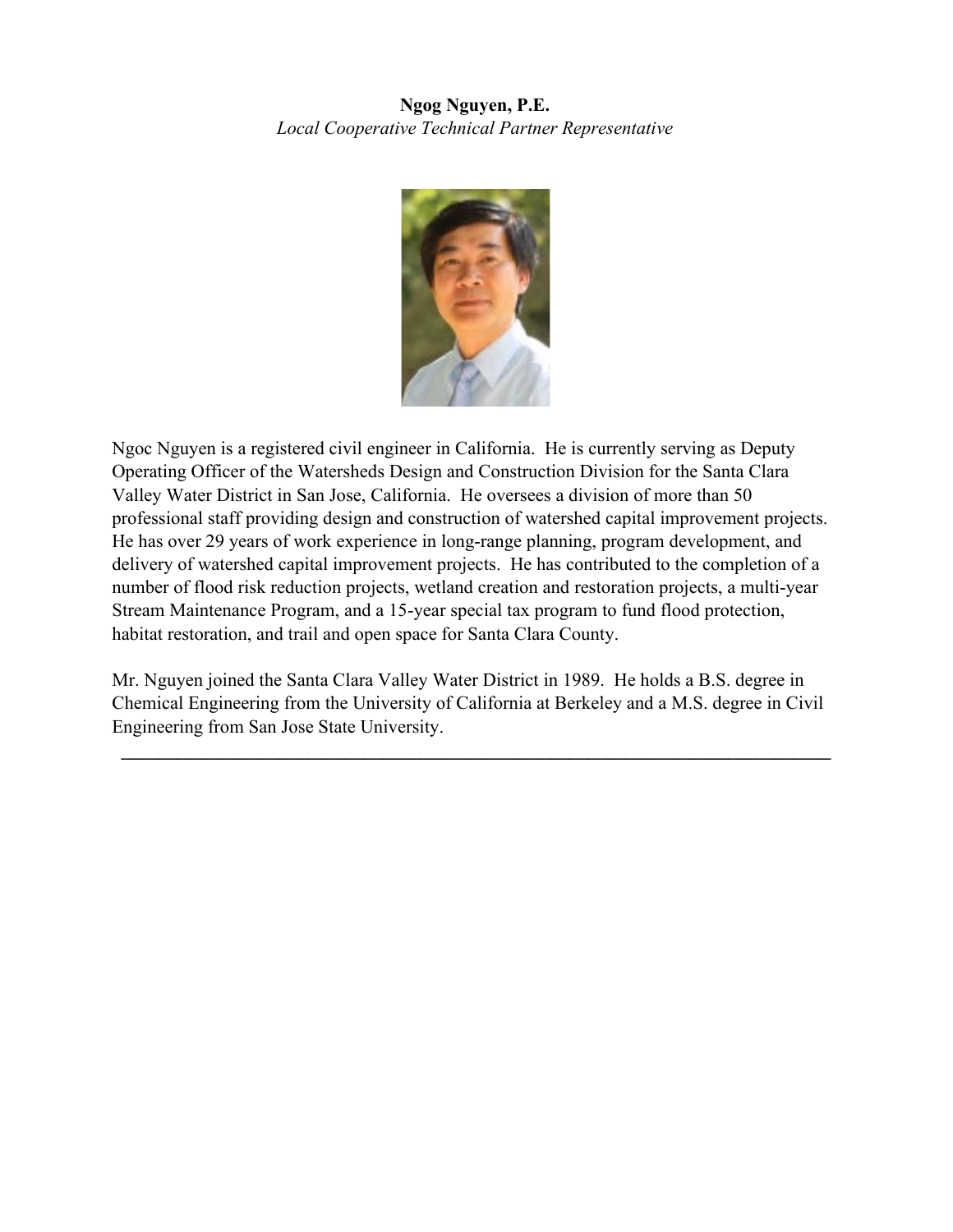**Luis Rodriguez, P.E.**  *Federal Emergency Management Agency Designee* 



Luis Rodriguez is the Division Director of the Engineering and Modeling Division for the Risk Management Directorate of FEMA's Federal Insurance and Mitigation Administration. In this capacity, Mr. Rodriguez has oversight responsibilities over FEMA's flood hazard mapping program. The flood hazard mapping program is part of FEMA's Risk Mapping, Assessment and Planning program, which promotes informed decision making that increases community resilience to flooding disasters. Prior to joining FEMA in 2008, he worked in private industry for 13 years in various capacities supporting FEMA's flood hazard mapping and the Map Modernization programs. Mr. Rodriguez holds a Bachelor of Science in Urban Systems Engineering from George Mason University.

#### **Jonathan H. Smith, Ph.D.**  *U.S. Department of Agriculture Designee*

**\_\_\_\_\_\_\_\_\_\_\_\_\_\_\_\_\_\_\_\_\_\_\_\_\_\_\_\_\_\_\_\_\_\_\_\_\_\_\_\_\_\_\_\_\_\_\_\_\_\_\_\_\_\_\_\_\_\_\_\_\_\_\_\_\_\_\_\_\_\_\_\_\_\_\_\_** 



Jonathan H. Smith is the Director of the Resource Inventory Division of the Natural Resources Conservation Service (NRCS). The Division is responsible for conducting the Natural Resource Inventory (NRI) and other statistical and remote sensing assessments of environmental resource conditions. He has expertise in the application of geo-spatial technologies (remote sensing, geographic information science (GIS) and global positioning systems (GPS) in resource management. Prior to the NRCS, Dr. Smith managed the Land Change Science Program at the US Geological Survey for 14 years. Before working for the USGS, he was employed by the Environmental Protection Agency at the National Center for Environmental Research in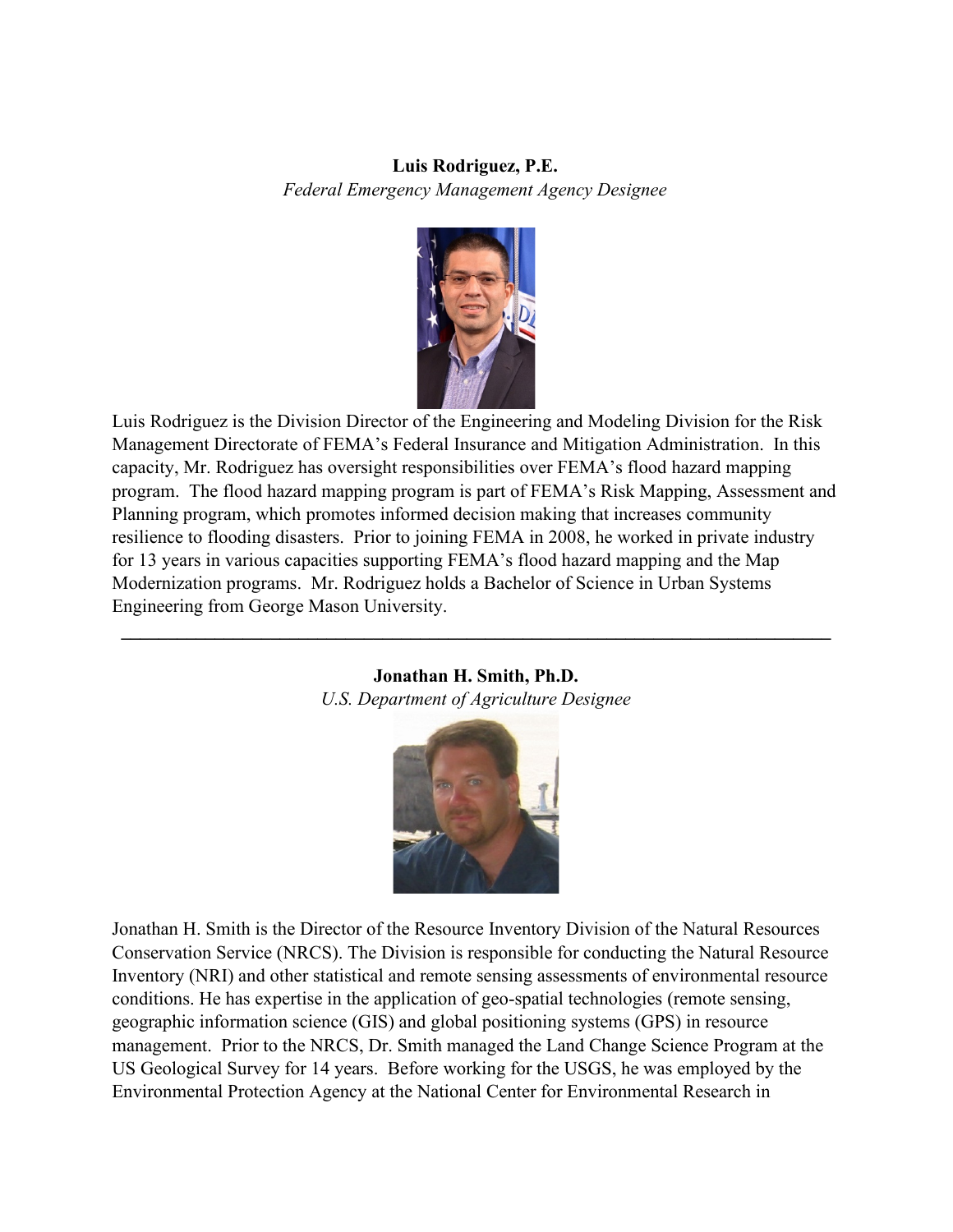Washington DC and the Office of Research and Development in Research Triangle Park, NC. Dr. Smith was also a professor at the University of Wisconsin at Whitewater and served as an officer in the US Navy for four years. He obtained a B.S. degree in biology from Brooklyn College, a M.S. in resource management from the College of Environmental Science and Forestry in Syracuse NY and a Ph.D. in geography from the University of Georgia. He has published papers in a number of journals including *Remote Sensing of Environment*, *Photogrammetric Engineering and Remote Sensing*, *Environmental Management* and the *Journal of the American Water Resources Association*.

## **Jeffrey L. Sparrow, P.E., CFM (TMAC Chair)** *Mapping Member*

**\_\_\_\_\_\_\_\_\_\_\_\_\_\_\_\_\_\_\_\_\_\_\_\_\_\_\_\_\_\_\_\_\_\_\_\_\_\_\_\_\_\_\_\_\_\_\_\_\_\_\_\_\_\_\_\_\_\_\_\_\_\_\_\_\_\_\_\_\_\_\_\_\_\_\_\_**



Mr. Sparrow is a vice president and Federal Lead for Moffatt & Nichol with over 29 years of experience. He has helped FEMA accomplish the goals of Map Modernization and Risk MAP to promote mitigation action and achieve resiliency. He has a BS from the University of Delaware and an MBA from George Mason University.

His career began by reviewing technical studies and the creation and revision of FIRMs and LOMCs. Mr. Sparrow led the development of some of the first digital FIRMs in the Nation and was involved with the conversion from CADD based DFIRMs to GIS based DFIRMs. He has managed or developed hundreds of hydrologic/hydraulic studies and restudies in support of modifications to flood hazard information depicted on FIRMs. In addition, Jeff has managed the development of hazard mitigation projects for FEMA. He has worked closely with FEMA in the development of new policies, procedures, and guidance provided to engineers, surveyors, and community and state officials for revising FIRMs.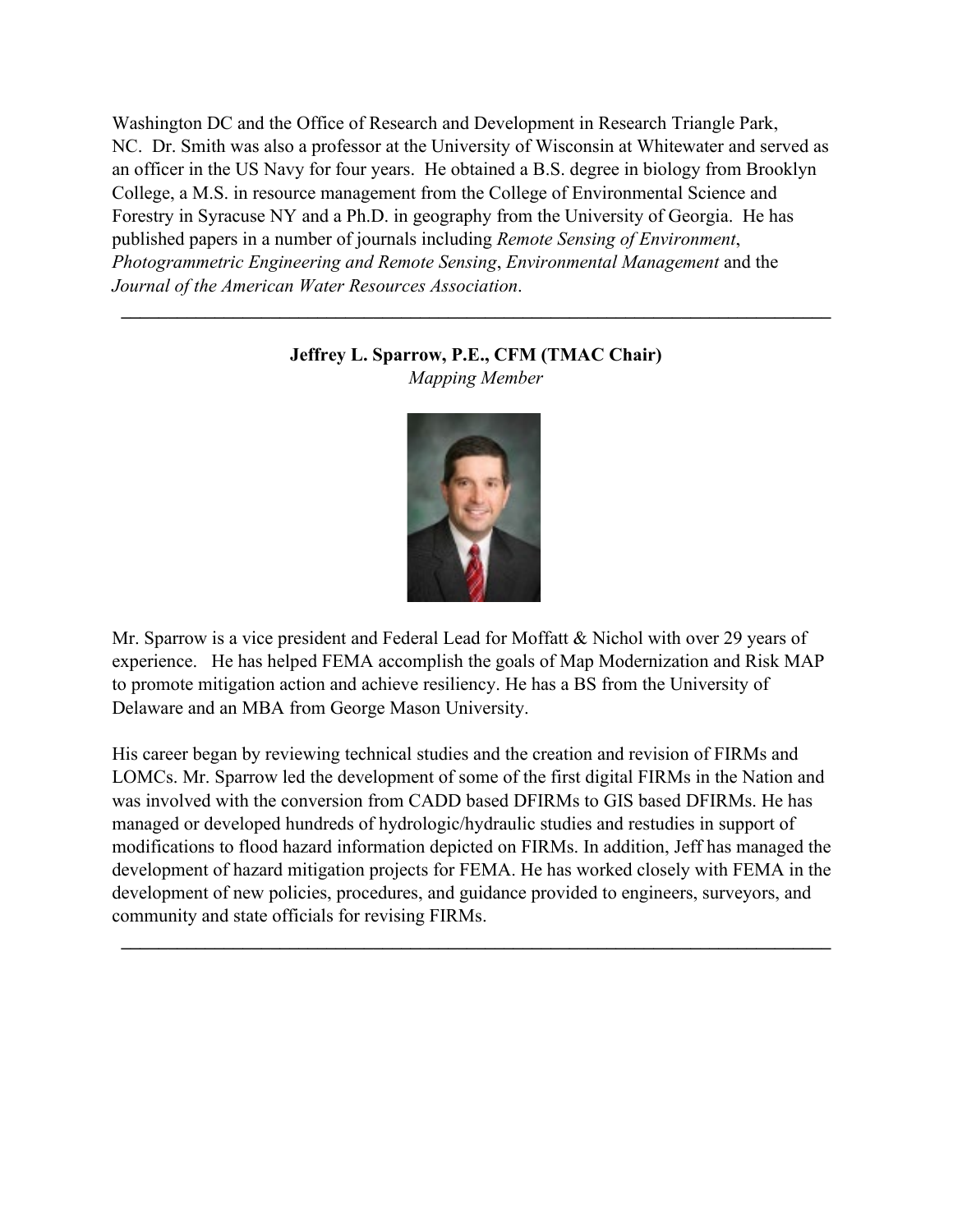## **Joshua H. Stuckey, RS, CFM** *Regional Flood and Stormwater Management Member*



Joshua Stuckey, RS, CFM is the Senior Director for Capital and Facility Planning for Harris County, Texas Budget Management, an organization serving over 4.5 million constituent's public infrastructure capital needs. He is also Harris County's Deputy Incident Commander for post disaster damage assessment and debris removal. He previously has served as Harris County's Chief Administrative Officer for Public Infrastructure, Building Official and Flood Plain Administrator. Prior to joining Harris County in 2009, Josh retired from the Armed Forces and primarily served as an Army Officer specializing in combat health support, disaster planning, and medical evacuation (MEDEVAC) piloting Blackhawk helicopters in support of the Global War on Terrorism. Josh holds a Bachelor of Science from Southwest Texas State University, and an Executive MBA from Texas A&M University.

> **Dr. Michael Tischler** *U.S. Geological Survey Representative*

**\_\_\_\_\_\_\_\_\_\_\_\_\_\_\_\_\_\_\_\_\_\_\_\_\_\_\_\_\_\_\_\_\_\_\_\_\_\_\_\_\_\_\_\_\_\_\_\_\_\_\_\_\_\_\_\_\_\_\_\_\_\_\_\_\_\_\_\_\_\_\_\_\_\_\_\_**



Dr. Michael Tischler is the Director of the National Geospatial Program (NGP) at the U.S. Geological Survey (USGS). The NGP provides the digital geospatial foundation for the United States, and is responsible for designing, planning, and executing the national topographic